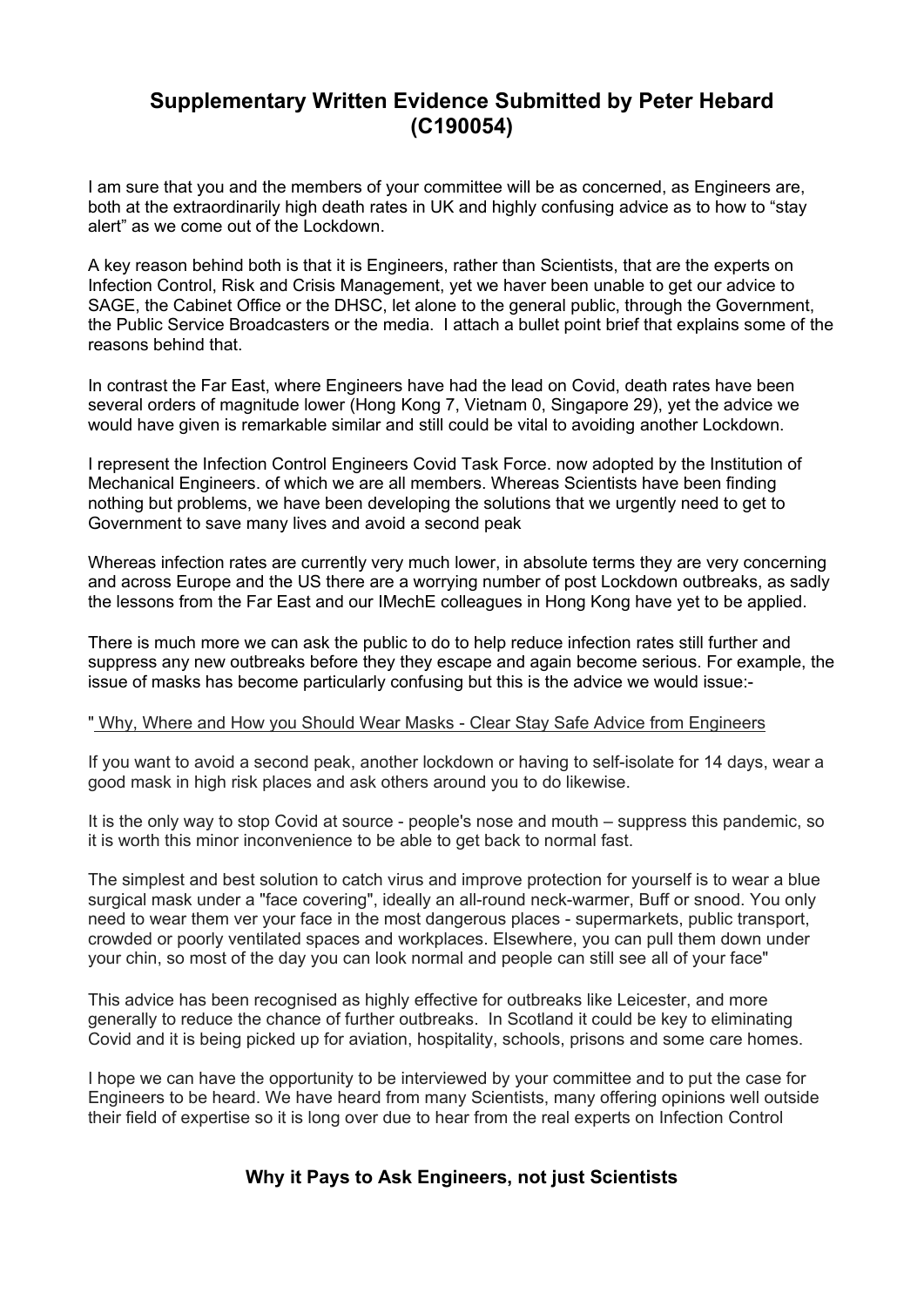Scientists find problems – Engineers devise innovative & cost-effective solutions (In the UK, NERC funds research into problems but not solutions, so Scientists never learn) Scientists urge caution – Engineers take preventative action, anticipating & managing any risks (Engineers have to field innovations to stay competitive, anticipating & managing many risks ) Engineers are Risk Management experts, Scientists, the precautionary principle i.e.do nothing Scientists need "evidence" – Engineers use understanding of processes & common sense Engineers urge immediate intensive infection control - BEFORE people get infected Scientists watch models, wait for test results, track & trace - all AFTER people have been infected Engineers understand aerosol & droplet dynamics & use tools like Computational Fluid Dynamics Scientists rely on models to understand what is happening and have lost perspective as a result Engineers use models to aid understanding but maintain wider perspective to decide what to do Engineers use a range of scientific expertise but do not look for "single bullet" scientific solutions

#### **Managing Covid without Infection Control from Engineers ties one hand behind your back**

#### **On Covid**

Scientists' role is to define the mechanisms of infection but still argue which is most important The Engineers design Infection Control for hospitals, supermarkets, trains, planes & buses Engineers don't discount any - they can address all just as easily "for the avoidance of doubt" Stop Covid at source, your nose & mouth, by wearing the mask most effective at retaining it Washing hands works, so mitigate all mechanisms of contaminating anything you might touch Do not discount any cause or mechanism unless you are sure If you give simplistic guidance people need to know why it works & when it doesn't Engineers provide simple explanations & guidance as to how to stay safe for each location Engineers target Infection Control on highest risk areas which are dangerous but very limited Engineers are expert in particular on ventilation, often missed